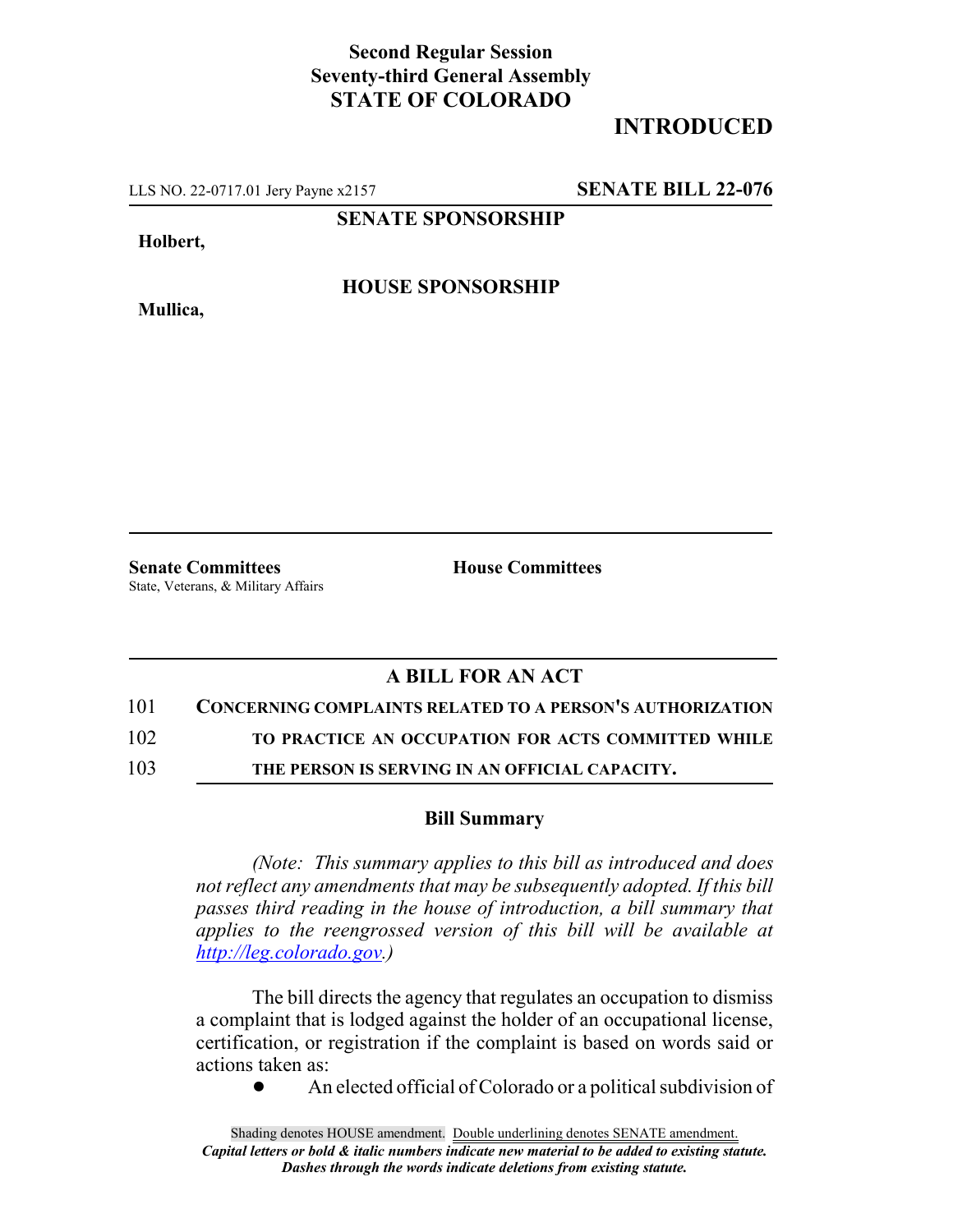Colorado; or

! A member of a board or commission of Colorado or a political subdivision of Colorado.

The subject of the complaint need not respond or provide evidence for the complaint to be dismissed.

*Be it enacted by the General Assembly of the State of Colorado:*

 **SECTION 1.** In Colorado Revised Statutes, 12-20-403, **add** (5) as follows:

- **12-20-403. Disciplinary procedures investigations hearings - oaths - witness statements - subpoenas - appointment of administrative law judge - driver's history - acting as an official.** (5) (a) A REGULATOR SHALL DISMISS A COMPLAINT MADE AGAINST A LICENSEE, CERTIFICANT, OR REGISTRANT IF THE BASIS FOR THE COMPLAINT ARISES FROM WORDS SAID OR FROM ACTIONS COMMITTED WHILE THE LICENSEE, CERTIFICANT, OR REGISTRANT WAS ENGAGED IN OFFICIAL DUTIES AS:
- (I) AN ELECTED OFFICIAL OF THE STATE OF COLORADO OR OF A POLITICAL SUBDIVISION OF COLORADO; OR

 (II) A MEMBER OF A BOARD OR COMMISSION ESTABLISHED BY THE STATE OF COLORADO OR BY A POLITICAL SUBDIVISION OF COLORADO.

 (b) FOR THE REGULATOR TO DISMISS A COMPLAINT IN 17 ACCORDANCE WITH THIS SUBSECTION (5), THE LICENSEE, CERTIFICANT, OR REGISTRANT THAT IS THE SUBJECT OF THE COMPLAINT NEED NOT RESPOND TO OR PROVIDE EVIDENCE CONCERNING THE COMPLAINT. THE DISMISSAL IS AUTOMATIC.

**SECTION 2. Safety clause.** The general assembly hereby finds,